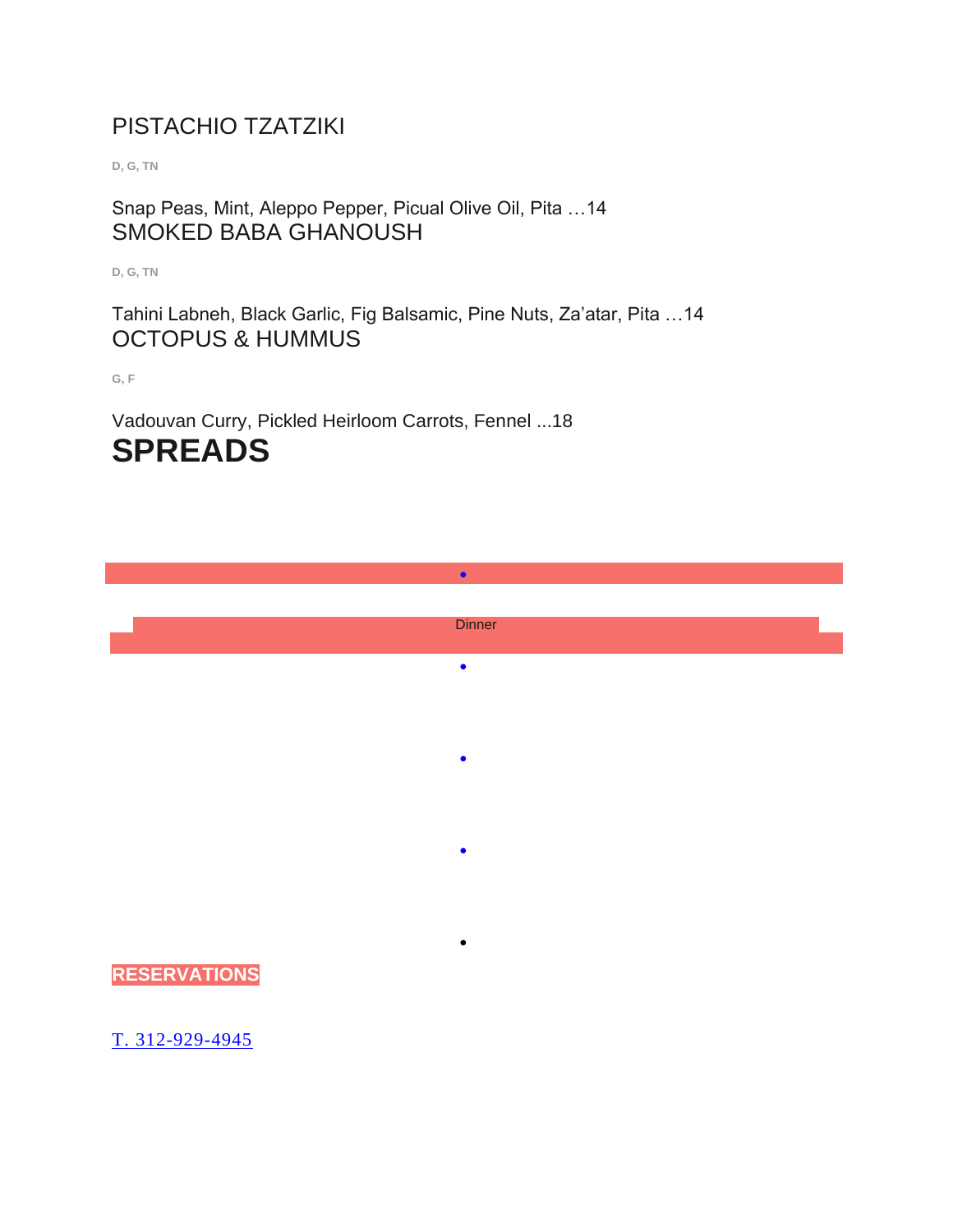## **[BRUNCH](https://www.beatnikchicago.com/brunch-menu) MENU**

The globetrotting journey continues at brunch with dishes ranging from Shakshuka and Smoked Baba Ghanoush to Fattoush Salad.

### **FOOD [MENU](https://www.beatnikchicago.com/dinner-menu)**

Flavors and ingredients from all over the world provide inspiration for the globetrotting seasonal dinner offerings, seamlessly crossing borders one unique, creative dish at a time.

## **BAR [MENU](https://www.beatnikchicago.com/cocktail-menus)**

Inventive and colorful, often finding inspiration in ingredients from the kitchen, creating a harmonious relationship between what's being served on the plates and in the glasses.

# **[WINE](https://www.beatnikchicago.com/wine-list) LIST**

Offering a curated selection of more than 100 wines from of-the-moment regions, winemakers and varietals from all over the globe, including Spain, Portugal, Lebanon, France and the U.S.

#### BURRATA

**D, G**

Nichols Farm Cherry Tomatoes, Asparagus Salsa Verde, Sunflower Seed Dukkah, Za'atar Olive Oil ...16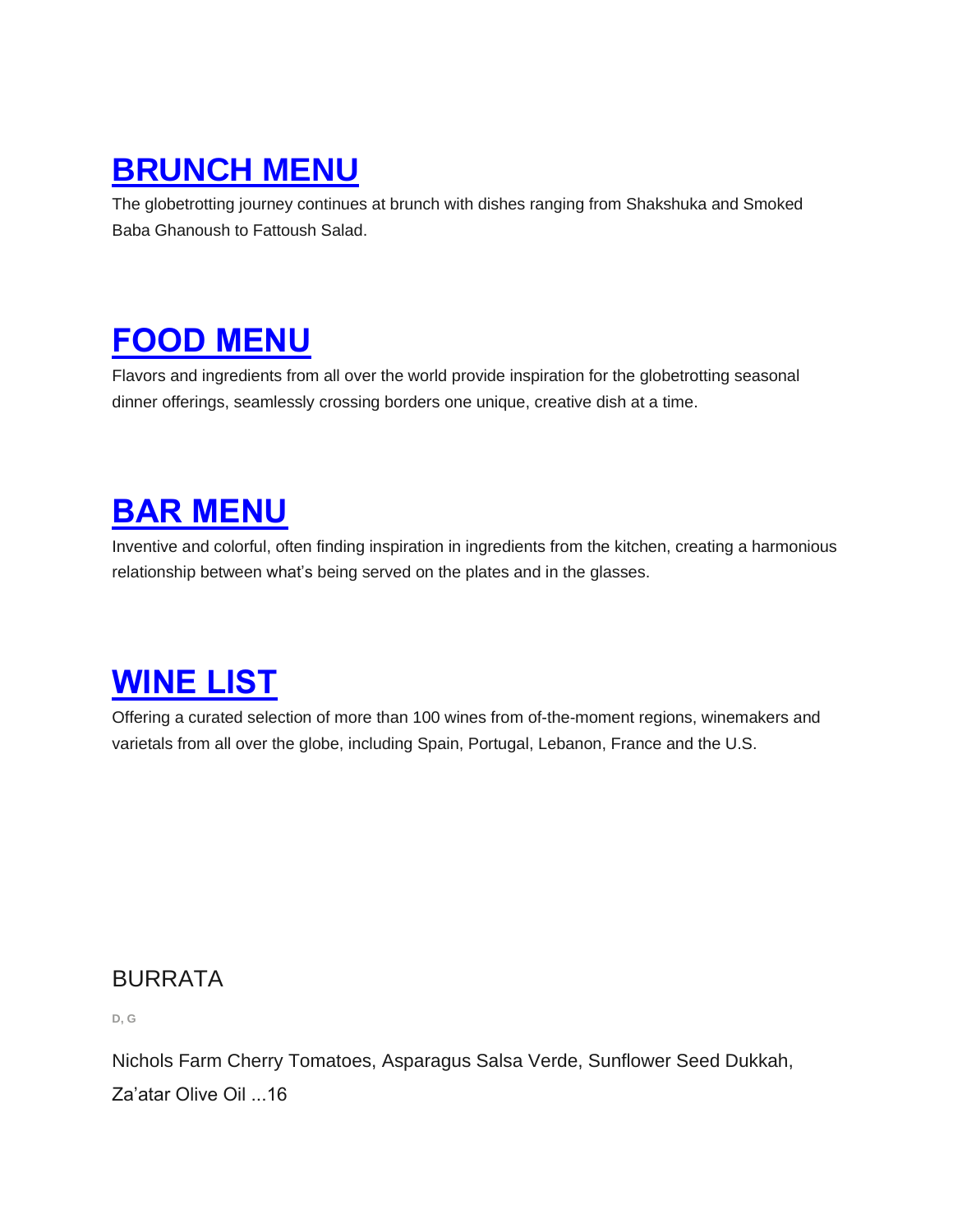### WATERMELON GAZPACHO

**D**

Feta Cheese, Olive Oil, Sumac ...13 **MEATBALLS** 

**D**

Tandoori Masala Spices, Roasted Poblano Pepper Hummus, Fried Onions, Micro

Cilantro ...16 CEVICHE CON LECHE DE TIGRE

**F,SF**

Hamachi, Coconut Leche De Tigre, Sweet Potato, Choclo, Red Onion, Guajillo Oil ...18 NOODLES

**S**

Green Curry Sauce, Wood Ear Mushroom Salad, Zucchini, Thai Basil ...17 HEIRLOOM CARROTS

**S, D**

Roasted Beet Tahini, Miso & Date Glaze, Poppy Seeds, Dill ...16 HALLOUMI CHEESE

**D, G, TN**

Tomato & Quince Jam, Preserved Lemon Yogurt, Pine Nuts, Apricots, Fresh Oregano

#### ...16 HUITLACOCHE AREPA

**D**

Duck Confit, Grilled Corn, Green Mole, Mustard Greens ...18 PORK DUMPLINGS

**G, F, SF, S**

Sakura Pork, Smoked Tonkotsu Broth, Date Hoisin, Ibérico XO Sauce ...18 FATTOUSH SALAD

**G**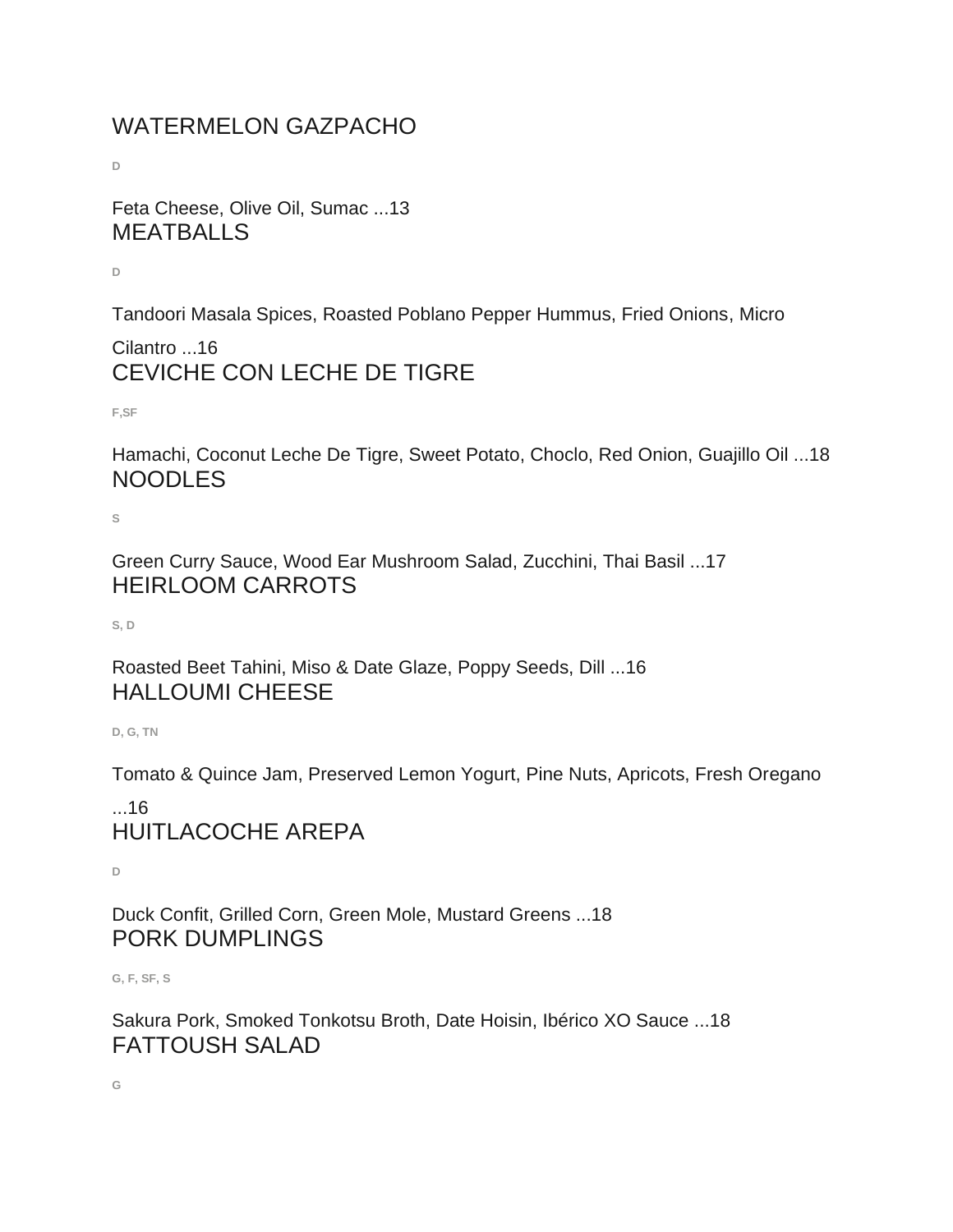Persian Cucumber, Baby Kale, Kalamata Olives, Parsley, Fried Pita, Lemon Vinaigrette

...14 CHARRED BROCCOLINI

**G, F**

Muhammara, Nuoc Cham, Popcorn, Cilantro ...16 SCALLOPS WITH JAMÓN IBÉRICO

**SF, TN**

Pan-Seared Scallops, Piquillo Pepper Red Curry, Cinco Jotas Ibérico Jamón, Pistachio

Dukkah ...18 WILD MUSHROOMS

**D**

Tahini & Chive Labneh, Truffle Egg Yolk Jam, Crispy Shallots ...15 CAVIAR & POTATOES

**D, F**

Smoked Trout Roe, Potatoes 3 Ways, Leek Labneh, Allium Salad ...16

### **MEZZE** MOROCCAN PASTILLA

**F, S**

Phyllo Dough, Confit Dates, Roasted Persian Pistachios, Saffron, Cinnamon, Guinea

Fowl ... 27 ROASTED CAULIFLOWER

**D, G, E**

Sumac Glaze, Garlic Toum, Black Tahini Labneh, Freekeh Tabbouleh ... 26 WHOLE FISH

**D**

Green Harissa, Mediterranean Amba, Pickled Red Onion, Herb Salad, Togarashi ... 46 PRESA IBÉRICA

**G, F, D, E, S**